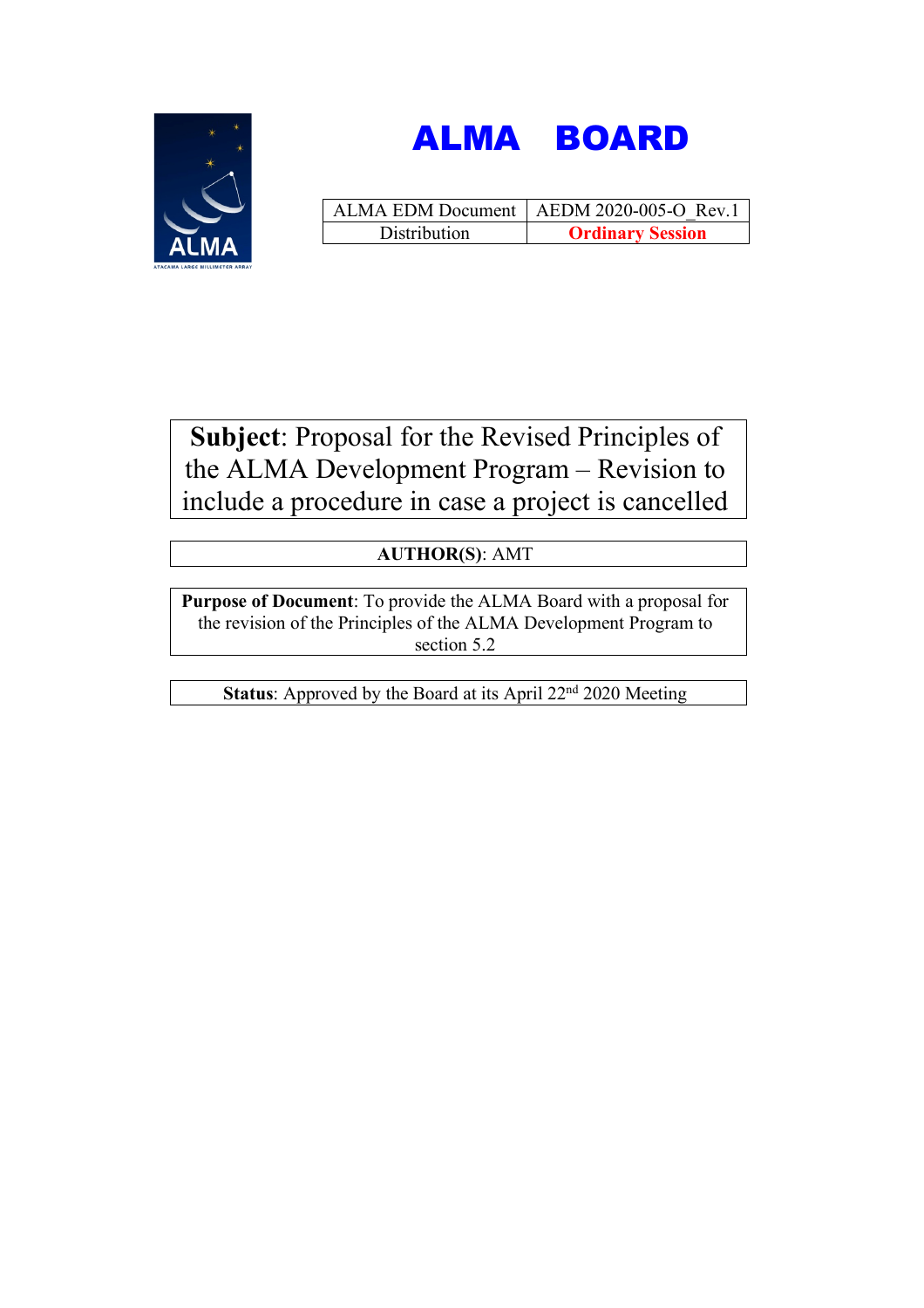| <b>Prepared by:</b>                        | <b>Organization Role:</b>         | <b>Date and Signature:</b> |
|--------------------------------------------|-----------------------------------|----------------------------|
| <b>Stuartt Corder</b>                      | <b>ALMA Deputy Director</b>       |                            |
| Phil Jewell                                | <b>ALMA-NA Operations Manager</b> |                            |
| Leonardo Testi                             | <b>ALMA-EU Operations Manager</b> |                            |
| Álvaro González                            | <b>ALMA-EA Operations Manager</b> |                            |
| <b>Reviewed and</b><br>recommended by:     | <b>Organization Role:</b>         | <b>Date and Signature:</b> |
| Sean Dougherty                             | <b>ALMA</b> Director              |                            |
| Tony Beasley                               | <b>NRAO</b> Director              |                            |
| <b>Xavier Barcons</b>                      | <b>ESO Director General</b>       |                            |
| Saku Tsuneta                               | <b>NAOJ</b> Director General      |                            |
| <b>Approved and</b><br><b>Released by:</b> | <b>Organization Role:</b>         | <b>Date and Signature:</b> |
| ALMA Board (by<br>written procedure)       | Board's Secretary                 |                            |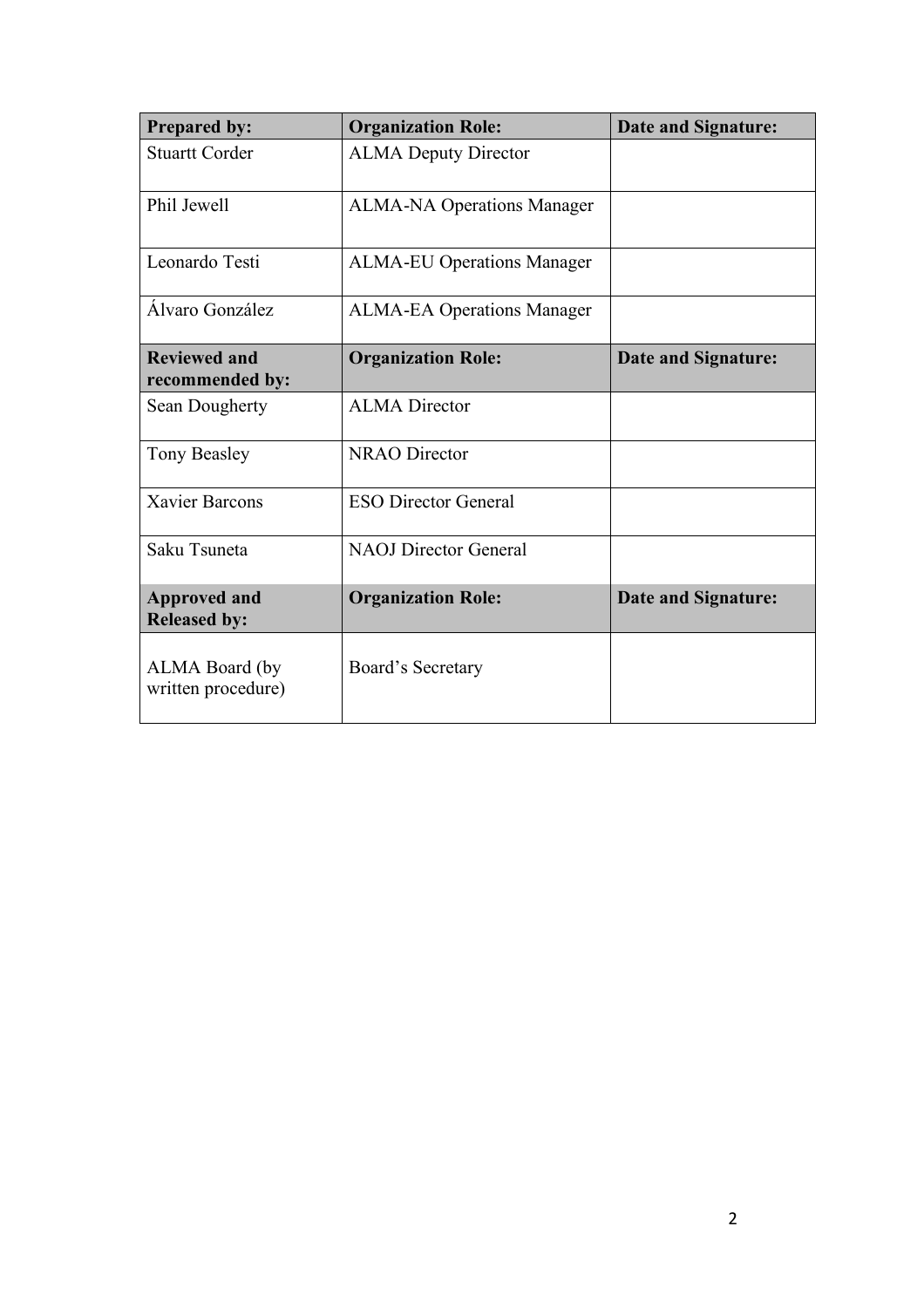# **Table of Contents**

| 1.1. | Purpose.                                                          |  |
|------|-------------------------------------------------------------------|--|
| 12   |                                                                   |  |
| 1.3. |                                                                   |  |
| 1.4. |                                                                   |  |
| 1.5. |                                                                   |  |
| 2.   |                                                                   |  |
| 3.   |                                                                   |  |
| 3.1. | Science Vision                                                    |  |
| 3.2. |                                                                   |  |
| 3.3. | Scope                                                             |  |
| 3.4. |                                                                   |  |
| 3.5. |                                                                   |  |
| 4.   |                                                                   |  |
| 4.1. |                                                                   |  |
| 4.2. | Projects to be approved as part of the ALMA Development Program 9 |  |
| 4.3. | Studies.                                                          |  |
| 5.   |                                                                   |  |
| 5 1  |                                                                   |  |
| 5.2. |                                                                   |  |
| 5.3. |                                                                   |  |
| 6    |                                                                   |  |
| 7.   |                                                                   |  |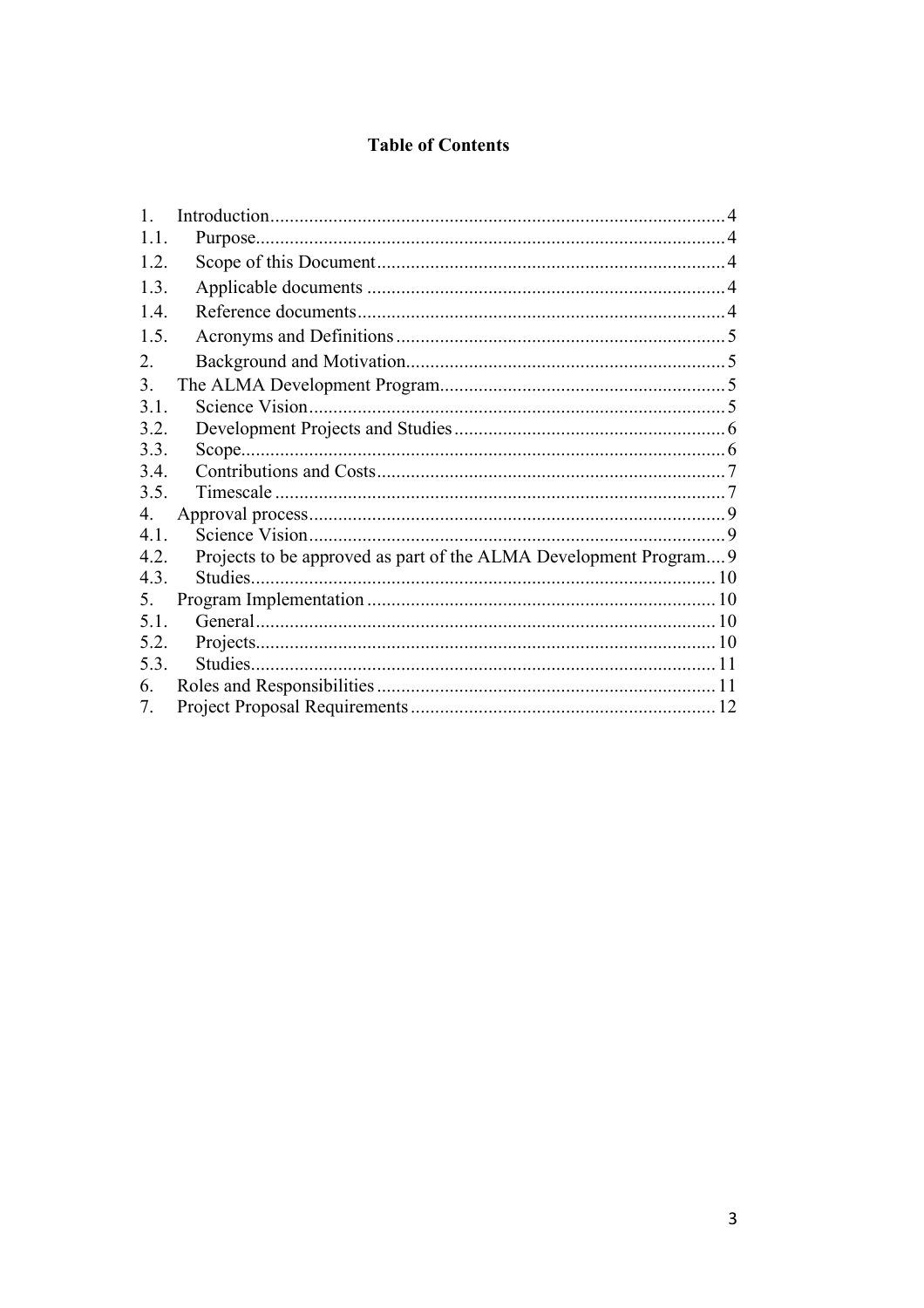# **1. Introduction**

## **1.1. Purpose**

This document identifies the guiding principles of the ALMA Development Program. The detailed implementation of the ALMA Development Program will be defined in the ALMA Development Program Implementation Plan [RD03], which shall be prepared and released by the AMT and approved by the Director's Council.

# **1.2. Scope of this Document**

This document is applicable to all ALMA Development Projects and Studies as identified in this document. This document supersedes AEDM 2011-023-O (Rev2) Principles for the ALMA Development Program.

## **1.3. Applicable documents**

| Appl.  | <b>Document Title</b>                                                  | <b>ALMA Doc. Number</b>         |  |
|--------|------------------------------------------------------------------------|---------------------------------|--|
| [AD01] | ALMA Trilateral Agreement – Agreement concerning the Operations of the |                                 |  |
|        | ALMA by NSF, ESO and NINS dated 15 December 2015                       |                                 |  |
|        | ALMA Management Agreement – Management Agreement concerning the        |                                 |  |
| [AD02] | Operations of the ALMA by AUI, ESO and NAOJ [draft]                    |                                 |  |
| [AD03] | <b>ALMA</b> Principles of Operations                                   | ALMA-10.00.00.00-0020-A-PLA     |  |
|        |                                                                        | [draft]                         |  |
| [AD04] | <b>ALMA</b> Maintenance Principles                                     | AEDM 2014-027-O                 |  |
|        |                                                                        | $(ALMA-02.00.00.01-0003-A-PLA)$ |  |
| [AD05] | <b>ALMA Warranty Policy</b>                                            | AEDM 2014-026-O                 |  |
|        |                                                                        | (ALMA-10.00.00.00-0016-A-PLA)   |  |
| [AD06] | ALMA Management Team Charter                                           | ALMA-10.00.00.00-0035-A-GEN     |  |

## **1.4. Reference documents**

| Appl.          | <b>Document Title</b>                                      | <b>ALMA Doc. Number</b>     |
|----------------|------------------------------------------------------------|-----------------------------|
| [RD01]         | Operations<br>ALMA<br>Management<br>Plan                   | ALMA-10.00.00.00-034-A-GEN  |
| $[RD02]$       | ALMA Maintenance Management<br>Plan                        | ALMA-02.00.00.01-0006-A-PLA |
| $\vert$ [RD03] | Projects<br>ALMA Development<br><b>Implementation Plan</b> | ALMA-10.04.00.00-0025-A-PLA |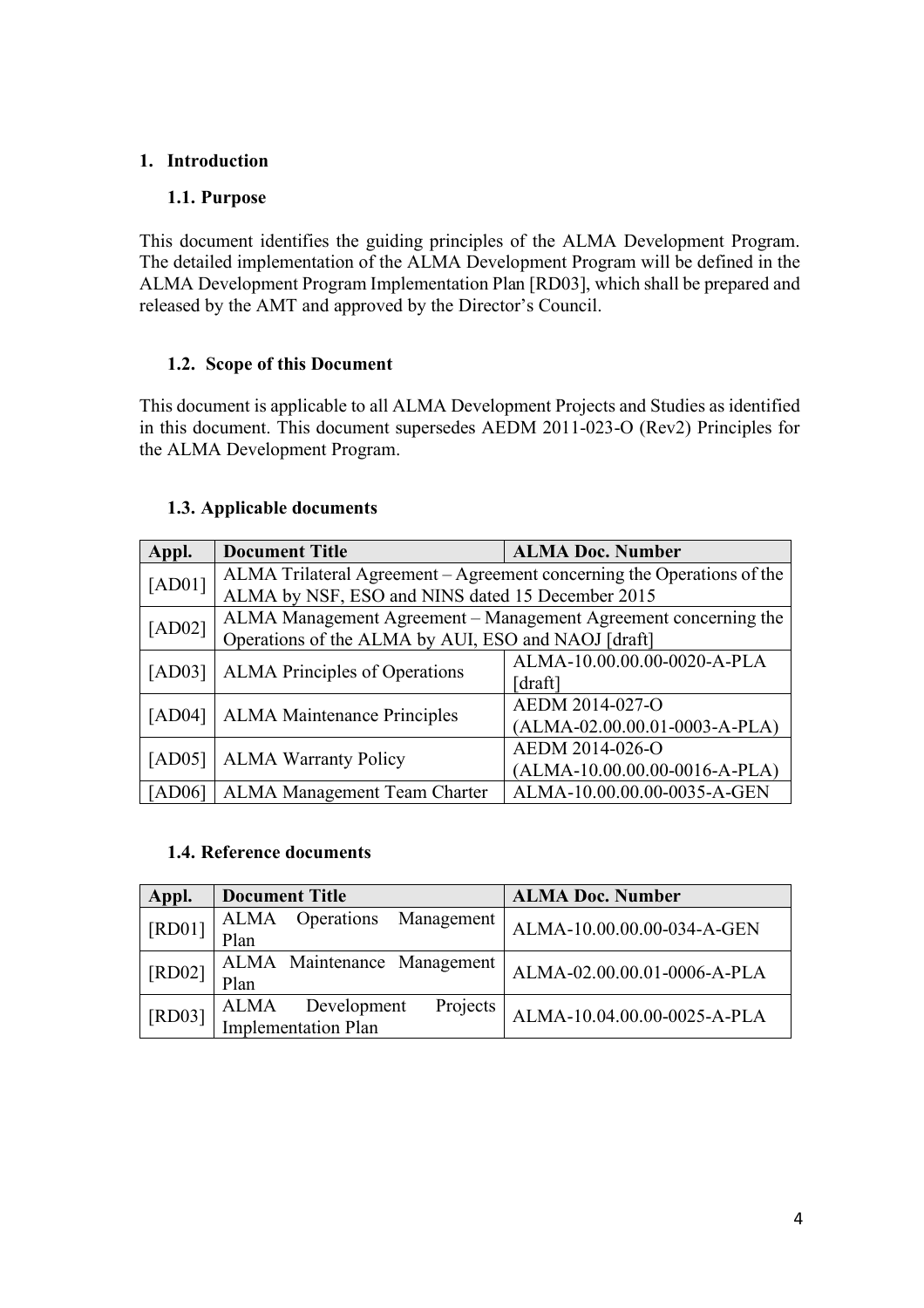## **1.5. Acronyms and Definitions**

- ALMA Board: [AD01]
- ALMA Director: [AD01,AD02]
- Executive Directors: [AD01,AD02]
- Directors Council (DC): [AD01,AD02]
- ALMA Management Team (AMT): The team of representatives from the Executives and the JAO that is tasked with overall management coordination of ALMA [AD02, RD03].
- ALMA Integrated Teams (IXTs): Teams composed of representatives from the three Executives [AD01, AD02] and the JAO that are tasked with coordinating activities regarding specific operational aspects throughout ALMA [AD03 and AD06]. These include Science, Science Operations, Computing, Engineering and Education and Public Outreach, referred to as IST, ISOpT, ICT, IET and IEPOT, respectively [RD01].
- ALMA Science Advisory Committee (ASAC): [AD01].
- Projects (as defined in Section 3.2).
- Studies (as defined in Section 3.2).

## **2. Background and Motivation**

Continuing hardware and software developments and infrastructure enhancements are essential to maintain ALMA as the state-of-the-art and world leading facility for millimeter/submillimeter astronomy over the course of its projected life of 30+ years. These should enable new, improved or extended capabilities and greater efficiency. In particular, the rapid progress of electronic technology should make new hardware components and subsystems offering improved performance and higher reliability available for insertion into ALMA throughout the project lifetime. Equally important, advances in software and computing will offer improved performance and reliability that translate into more capabilities for scientific research and reduced costs of operation. Infrastructure enhancements may also result in qualitative or quantitative increases in the scientific capability of ALMA.

## **3. The ALMA Development Program**

## **3.1. Science Vision**

The ALMA Development Program must be driven by science. Its major and ultimate goal is to enhance the scientific capability of ALMA.

The ALMA Development Program consists of a single, coherent vision containing any or all of the following:

- science themes to explore;
- preferred directions for capability enhancements to examine; and
- specific areas of improvement identified by the ALMA partnership.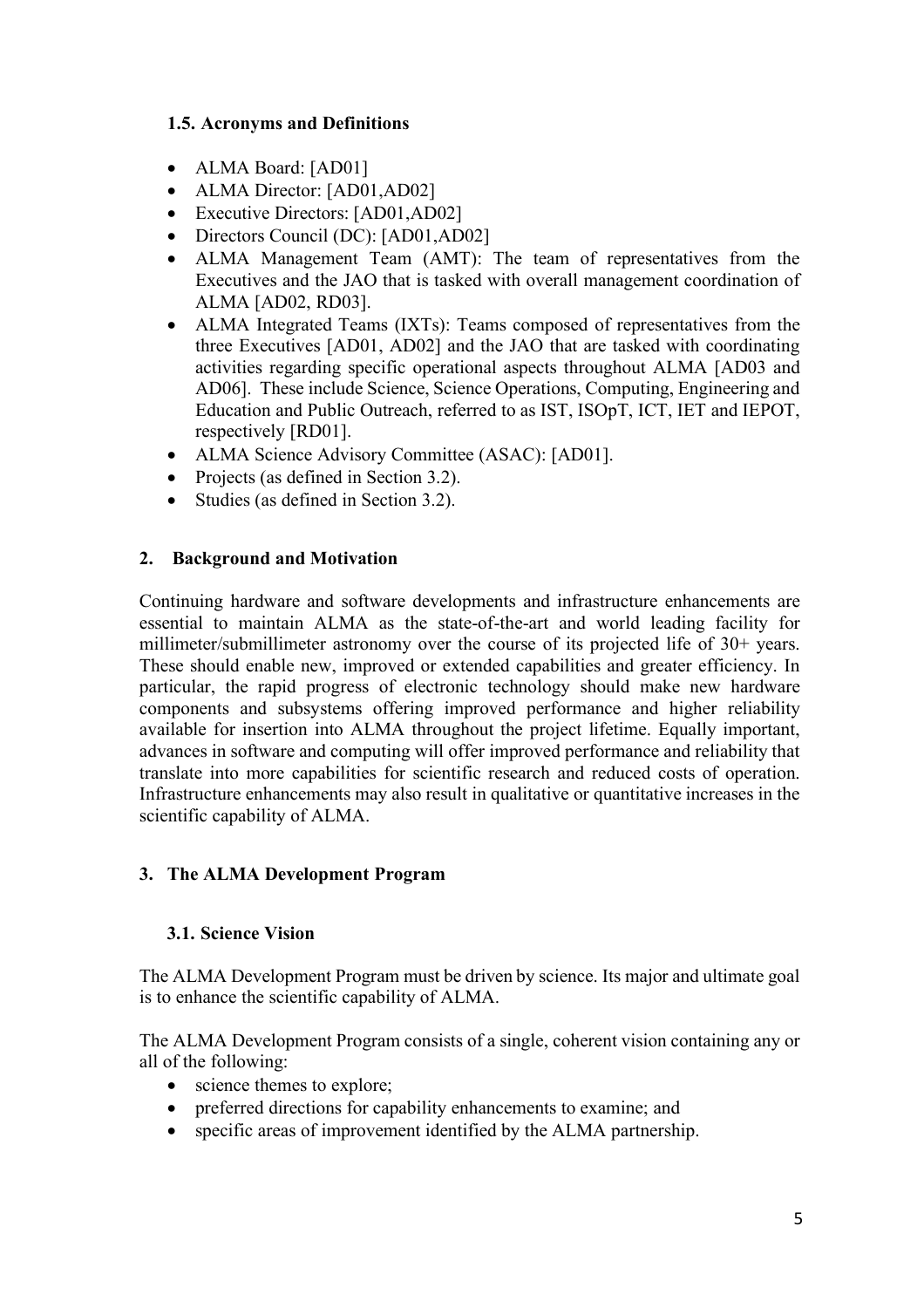## **3.2. Development Projects and Studies**

The ALMA Development Program will comprise **Projects** and **Studies**.

**a) Projects** focus on the delivery of tangible improvements to ALMA for a particular aim with defined deliverables to ALMA. They will either be full-scale or small-scale and are, depending on their size, subject to different approval processes.

Full-scale Projects are those with estimated overall costs of more than 250 kEUR, 250 kUSD or 30 MJPY; Small-Scale Projects are those with estimated costs below or equal to the above amount. The DC shall agree on a method to regularly index these amounts.

Projects to be submitted for approval shall first demonstrate technical readiness. This technical readiness may be achieved by a preliminary design Project.

Costs of Projects shall include all personnel, material, hardware and software costs, including costs for assembly, delivery, integration, verification, commissioning and warranty, unless specifically waived by the ALMA Board. Operations costs after commissioning and science verification and considering the warranty period for Projects [AD05] are assumed to be part of the costs of normal Operations according to the ALMA Principles of Operations.

**b) Studies** are aimed at facilitating or assessing the viability of possible Projects, including assessments of opportunities for collaboration among the Executives. They may consist of research and development that may lead to tangible improvements to ALMA, consistent with the scientific priorities identified in the overall science vision.

## **3.3. Scope**

The ALMA Development Program shall:

- a) Achieve its goal of enhanced scientific capabilities by means of:
	- Delivery of new equipment or capabilities,
	- Improvement, enhancement or increased availability of existing equipment or capabilities,
	- Reduced costs or risks for Operations, or
	- Improved efficiency.
- b) Consider hardware and software developments and infrastructure enhancements apt to achieve the aim of the ALMA Development Program;
- c) Be coordinated across the three Executives and the JAO to accomplish a joint and concerted ALMA Development Program;
- d) Involve the scientific and technical communities as well as industries throughout the ALMA partnership;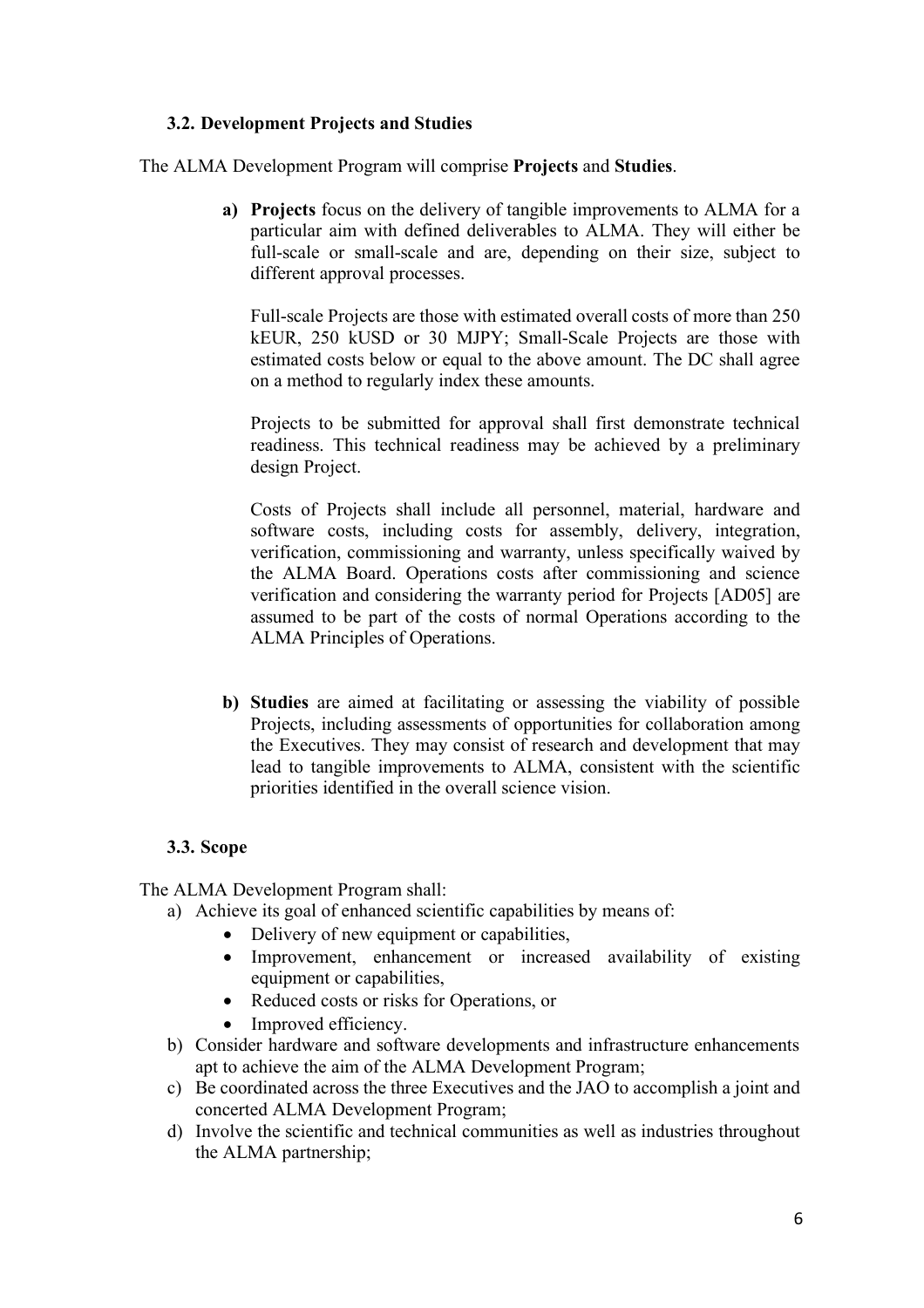- e) Be implemented by the Executives in coordination with the JAO with funds made available by the ALMA Parties; and
- f) Respect regional differences in so far as they do not invalidate other principles.

The results of the ALMA Development Program shall be part of the ALMA Project and as such become available to all ALMA users. The ALMA Trilateral Agreement [AD01] governs legal ownership of the results of the ALMA Development Program.

## **3.4. Contributions and Costs**

1. The contributions to the ALMA Development Program:

- a) Should be funded at a level that allows for an efficient and effective Development Program while not derogating resources for Operations;
- b) Shall be based on real costs and be included in the ALMA Budget as approved by the Board. The ALMA Budget contains two specific funding lines, for the Development Program: one for Projects (DEV) and one for Studies (OFF-002);
- c) For each Executive, DEV funding shall reflect the Shares of Contribution [AD01] according to the budget process as agreed by the Parties and the ALMA Board;
- d) OFF-002 shall include an annual Budget to be approved by the Board, according to the budget process as agreed by the Parties and the ALMA Board, and to be balanced reflecting the Shares of Contribution [AD01], as indicated in article 13.2 of the ALMA Management Agreement [AD02];
- e) An Executive may spend in excess of the OFF-002 Budget amount approved by the Board on Studies at its discretion;
- f) Contributions to Studies beyond the aforementioned OFF-002 budget amount are neither subject to balance nor to the Budget approval processes of the ALMA Board. However, the activities resulting from this additional spending shall be reported to the Board for information. In any case, such contributions will not alter the shares of Observing Time;
- g) Development Projects and Studies may also include contributions (financial or otherwise) from parties other than the Executives as a means of ensuring or augmenting the resources available for the Development Program;

2. Development Projects and Studies may have contributions from more than one Executive and the JAO.

3. Executives may, according to the rules applicable to them, include contributions from participation by other institutions. In the case of ESO, this may include the offer of Guaranteed Observing Time (GTO) from the ESO share of Observing Time to the institutions contributing to the Project. Any such arrangement requires prior written consent of the other Parties in accord with the ALMA Trilateral Agreement [AD01].

4. Proposals for additional contributions to the ALMA Development Program, from third parties (e.g. other institutions) shall be handled by the Parties and the Board in accord with the ALMA Trilateral Agreement.

## **3.5. Timescale**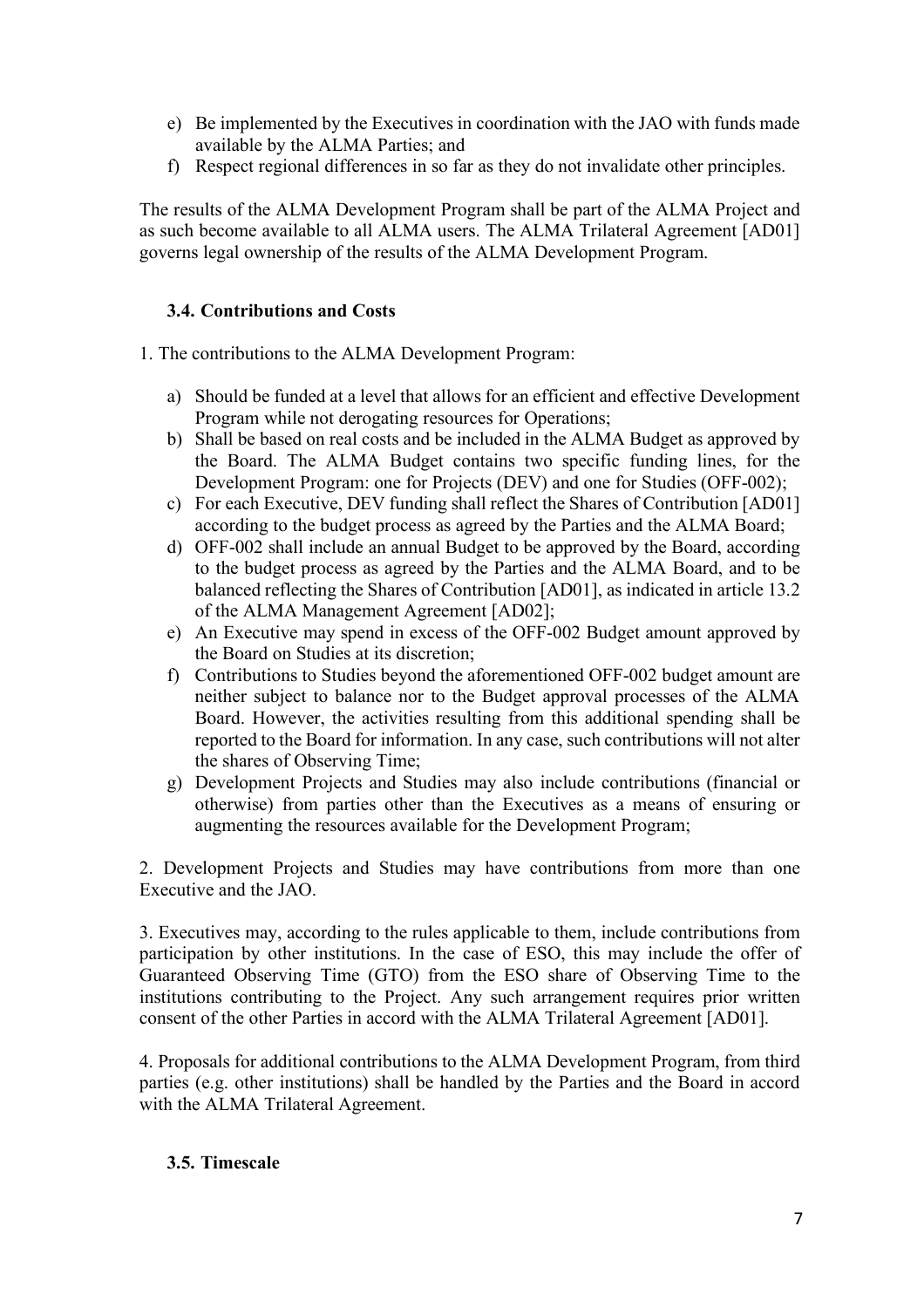The ALMA Development Program shall cover a five-year period outlining schedules for approved projects as well as timelines for future projects and/or solicitation for community input, including an additional fifteen-year outlook. It shall be reviewed biannually by the ALMA Board following the initial approval process.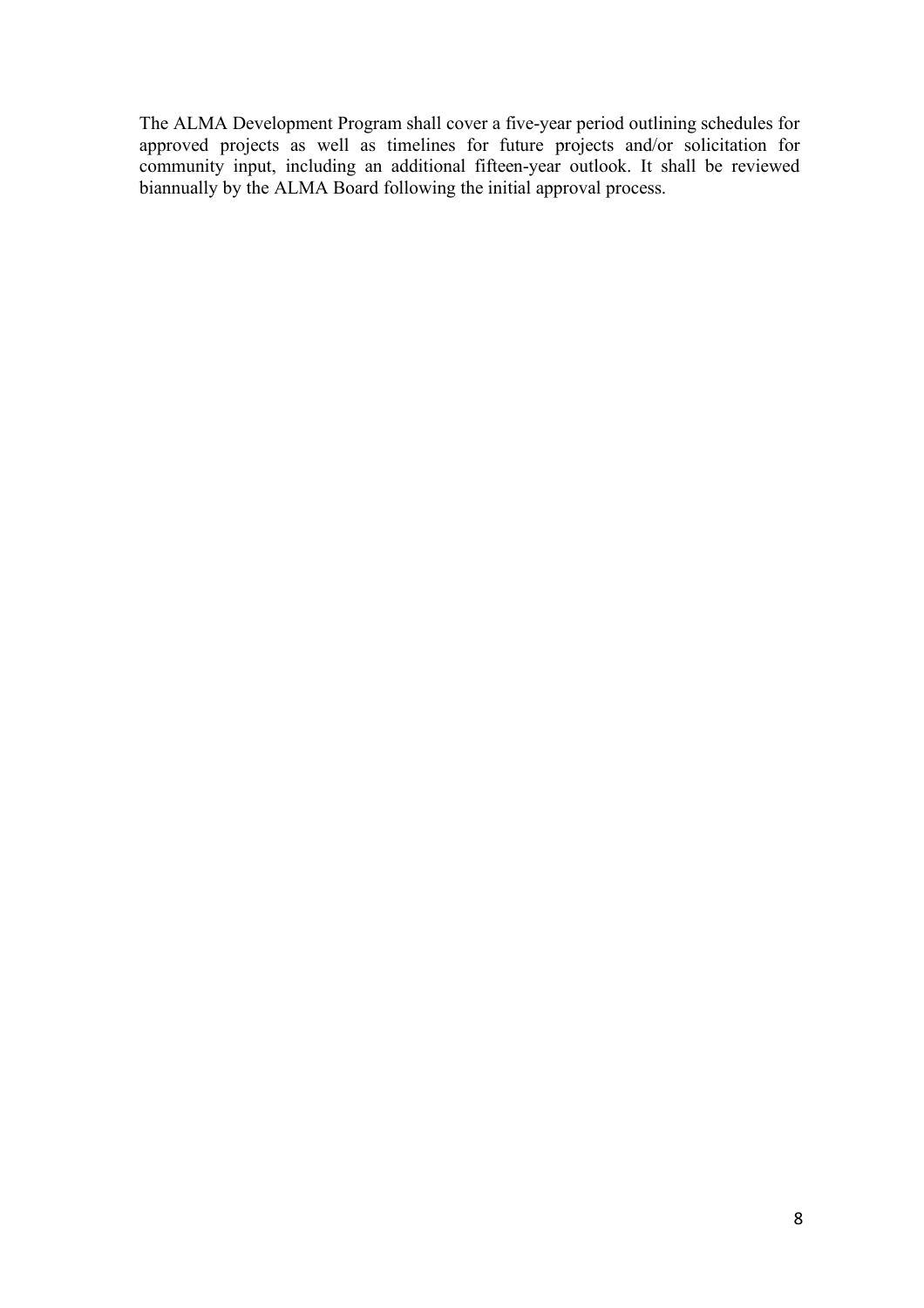# **4. Approval process**

## **4.1. Science Vision**

The ALMA Director, with input from the AMT and the IST and in coordination with the ASAC, develops and maintains the vision and overall direction of the ALMA Development Program and proposes it to the ALMA Board for approval every three years.

# **4.2. Projects to be approved as part of the ALMA Development Program**

- a) Shall be based on proposals from the Executives, following respective Executives´ processes;
- b) Shall be reviewed and/or evaluated and/or recommended regionally through the relevant Executives´ processes;
- c) Shall be submitted by the Executives to the AMT;
- d) Shall be evaluated by the AMT together with the JAO Observatory Scientist and the JAO Observatory System Engineer, involving the IXTs in the evaluation as appropriate. The evaluation shall:
	- Assess the science case and its relevance for the vision and aims of the ALMA Development Program;
	- Include an Operational Impact Assessment that estimates the total life-cycle cost of the Project (reduction or increase) including operation, maintenance and decommissioning, and telescope time (AD04 and AD05);
	- Include a Technical Readiness Assessment that determines if a given project is technically feasible;
	- Consider development capabilities in the individual regions so that ALMA enhancements and renewal can be sustained in the long-term;
	- Target completion of the evaluation process within six (6) months after submittal of the complete proposal documentation.

The set of Projects with suggested prioritization shall then be recommended by the AMT together with the JAO Observatory Scientist and the JAO Observatory System Engineer to the ALMA Director.

Full-scale Projects shall be submitted with the advice from the ASAC by the ALMA Director to the ALMA Board for approval.

Small Projects shall be approved by the ALMA Director after consulting with the ASAC.

The approval of a Project shall include approval of the overall costs of the Project for the purpose of balancing Party contributions to the ALMA Development Program.

The ALMA Director shall regularly inform the ASAC and the ALMA Board about the set and status of approved Projects.

The administration of requirement assessments for ALMA Development projects is the responsibility of the AMT. This responsibility includes ensuring that approval procedures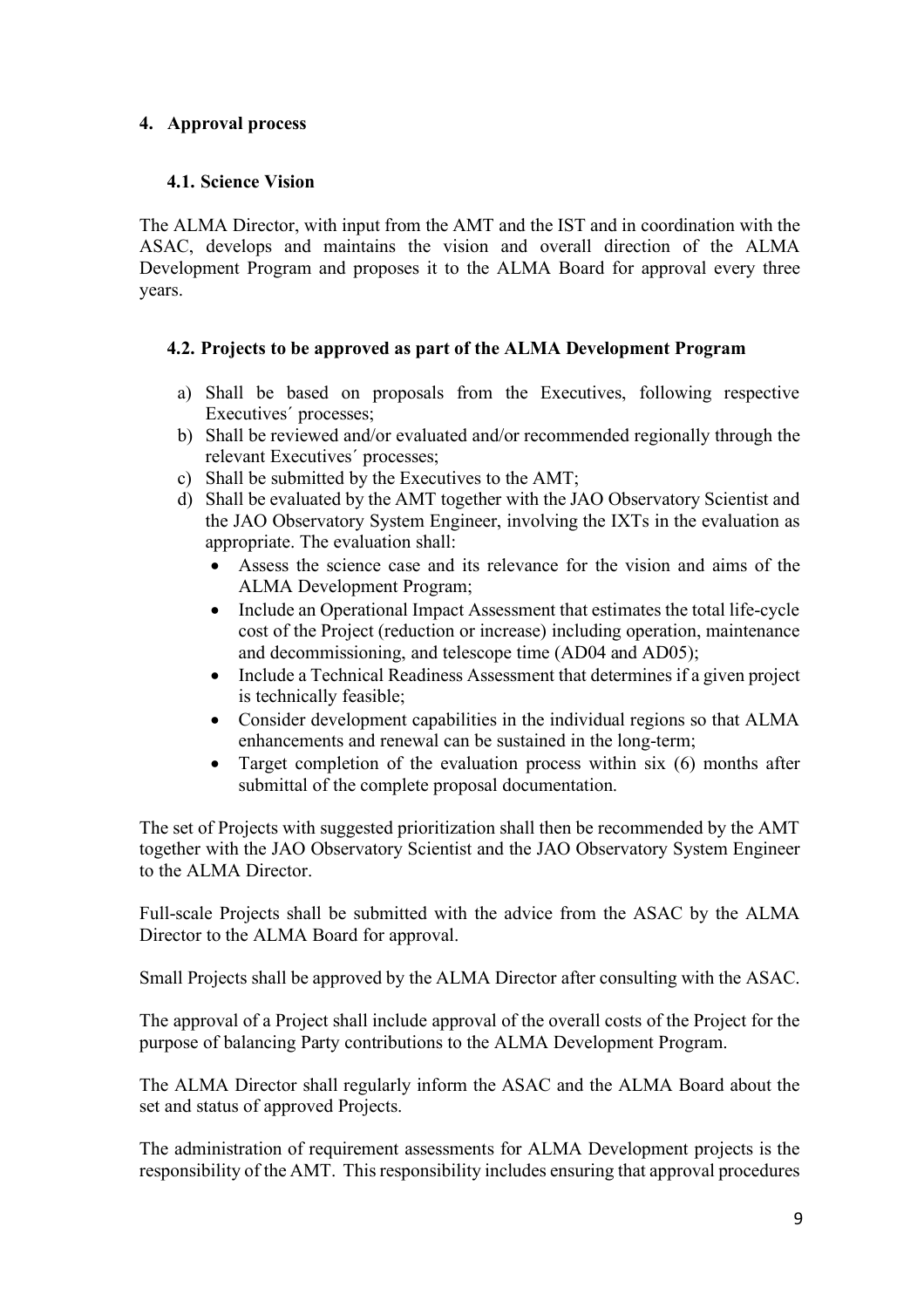are followed, that process and review decisions are timely, and that issues arising are resolved transparently and expeditiously.

# **4.3. Studies**

The IST shall coordinate the scope of Studies to be executed by the Executives.

Studies may be initiated, approved, and executed entirely by the Executive who funds the Study, provided no ALMA observing time or shared resources are required for the Study's execution. If such resources are required, a plan must be presented to the AMT for approval by the relevant IST member. It shall be the funding Executive's responsibility to ensure that approval for ALMA time/resources is obtained before proceeding with the study.

The relevant Executive shall inform the AMT and the ASAC about the approved Studies.

# **5. Program Implementation**

# **5.1. General**

The ALMA Development Program shall be implemented by the Executives in coordination with the JAO. The AMT together with the JAO Observatory Scientist and the JAO Observatory System Engineer shall coordinate the relevant activities across the Executives and the JAO. Each Executive will manage Projects and Studies according to their own rules, apply their own contract and procurement and oversight practices, and manage expenditure as required by their own rules.

Collaborations among the Executives in conducting Projects or Studies and collaborations among and within each Executive´s region and across the regions shall be encouraged.

Details shall be defined in the ALMA Development Program Implementation Plan [RD03].

# **5.2. Projects**

1. The Executives, in possible collaboration with other institutions they may choose, carry out or oversee Projects within their respective regions. They shall be responsible to integrate the result of the Project into ALMA in collaboration with the JAO.

Cost and schedule control and corrective actions relating to individual Projects shall be the responsibility of the Executive(s) carrying out the Project.

2. The Projects that are part of the implementation of the ALMA Development Program:

a. Shall follow consistent processes regardless of type, i.e., hardware, software and infrastructure.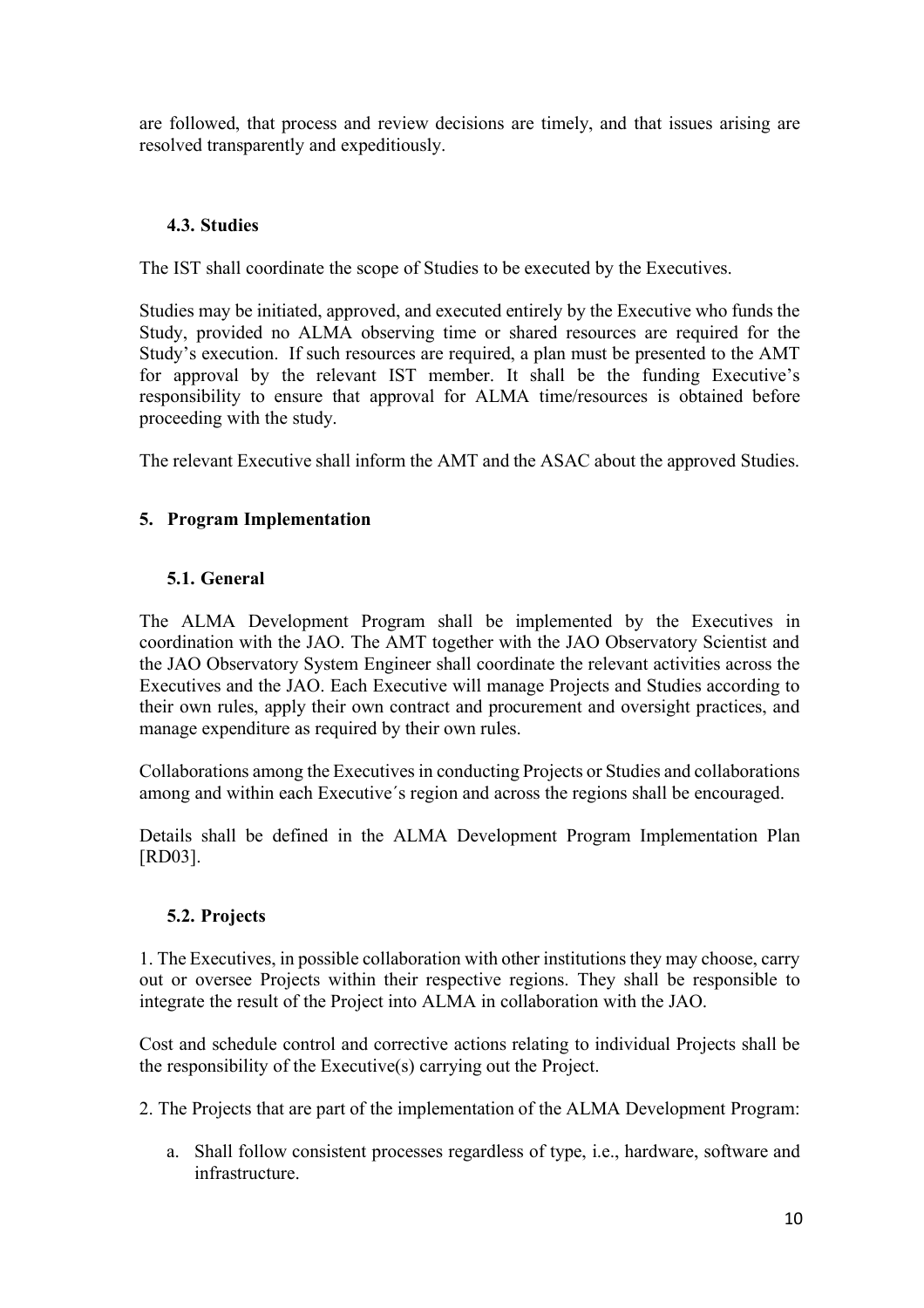- b. Shall include integration into the ALMA system, verification and commissioning up to delivery to Science Operations
- c. Shall be subject to an acceptance review by the JAO with involvement of the Executives. The acceptance criteria for each Project shall be approved by the AMT.
- d. Shall be subject to relevant gate reviews as defined in the ALMA Development Program Implementation Plan [RD03].

The Executive(s) carrying out the Project shall keep the AMT informed about the progress of the Project and report any issues, in particular actual or expected major cost overruns, schedule delays or inability to meet specifications.

In the event an approved Project faces insurmountable problems that threaten the delivery of the fundamental scope, the Executive leading the Project will inform the AMT of this possibility prior to critical decision points being reached and outline the issues that are threatening the cancelation of the approved Project.

The Executive leading the Project, in coordination with the AMT, will evaluate the status and then inform the Director's Council and the Board regarding the cancelation of the project, providing a written report describing the reasons, impact, and mitigation plans for the project cancelation. After the cancelation has been noted by the ALMA Board, according to its Rules of Procedure, the Executive who led the canceled Project will, in consultation with the AMT regarding the full scope of the project expenditures including participation by other Executives and/or institutes, submit to the ALMA Board<sup>1</sup> within one year of cancelation, a revised estimate of the cost of the Project to be credited toward that Region's ALMA Development Program contribution.2

# **5.3. Studies**

 $\overline{a}$ 

Studies shall be implemented according to the respective Executive´s own processes and rules.

The outcome of the Studies shall be made available to the other Executives, the ASAC and the JAO through internal ALMA document. Confidentiality obligations might apply, if considered necessary by the Executive carrying out the Study.

## **6. Roles and Responsibilities**

- *The ALMA Board* approves the overall vision for the ALMA Development Program and approves full-scale projects.
- *The Executives* manage and administer the design and construction of approved Projects up to and including handover to Science Operations, in possible collaboration with other institutions they may chose through processes that may vary from Executive to Executive. They initiate and carry out Studies.

<sup>&</sup>lt;sup>1</sup> The Board shall be requested to approve the revised estimate of costs.

<sup>&</sup>lt;sup>2</sup> The Board agreed that the revised estimate of the cost of a cancelled Project shall be credited to each Region´s ALMA Development that contributed to the cancelled Project.